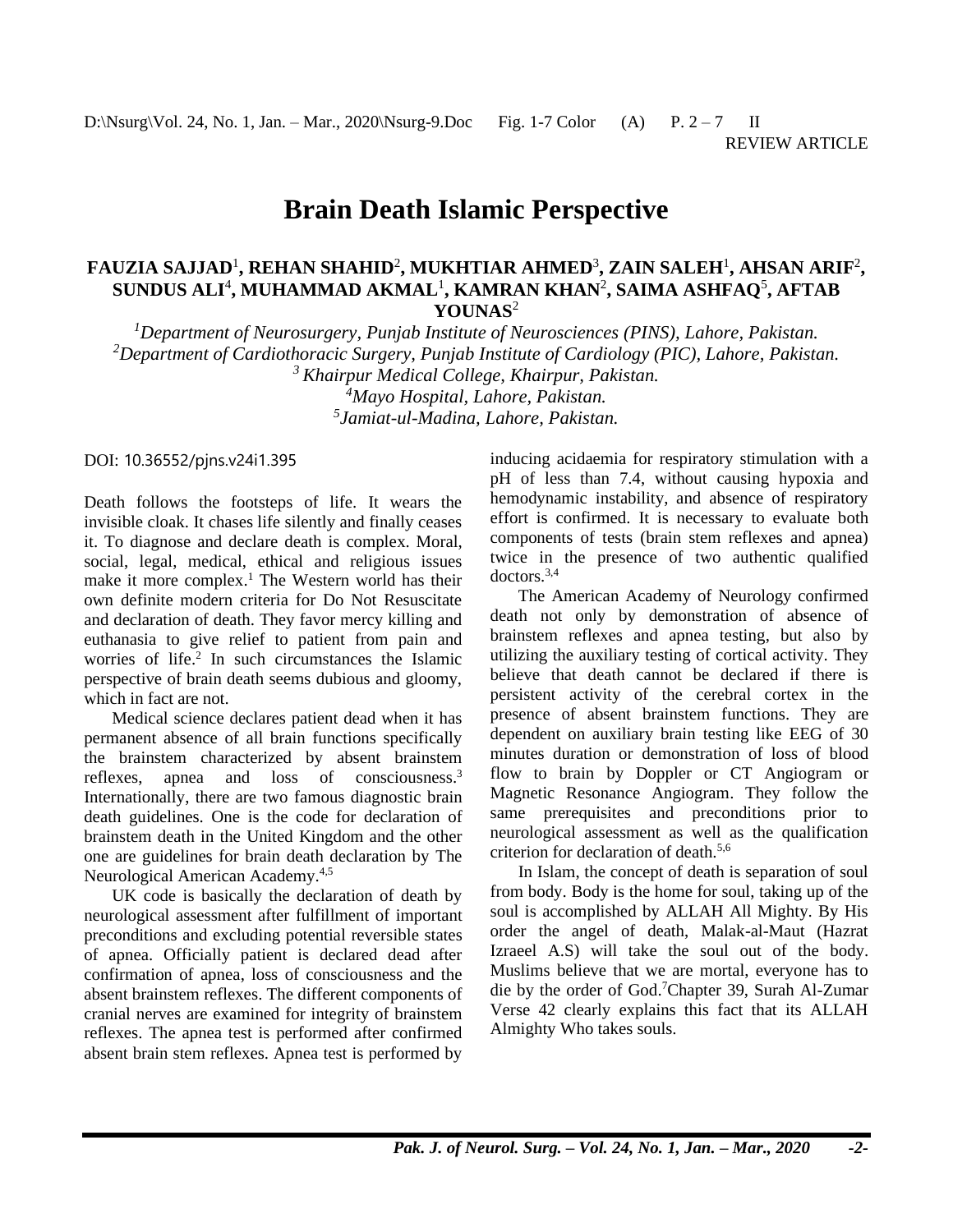42. Allah fully takes away the souls (of the people) at the time of their death, and (of) those who do not die, in their sleep. Then He withholds

those on whom He had decreed death. and sends others back, up to an appointed term. Surely, in this, there are signs for a people who ponder.

يَتَوَفَّى الْأَنۡفُسَ حِيۡنَ مَوۡتِهَا وَ الَّٰتِيۡ كَفَيْمَسِكُ الَّٰةِ مَقَظُّ تَمُتۡ فِيۡ مَنَامِهِ عَلَيْهَا الْمَوْتَ وَ يُرۡسِلُ الۡا مُّسَمَّى ۖ إنَّ فِى ذٰلِكَ لَاٰيٰتٍ لِّقَوۡمِ ڴۯۏؘؽؘ۞

(Translated by Justice Mufti Taqi Usmani)

Islam ascertains that we are mortals and we have to die. In Quran multiple times death and life hereafter is discussed.

Chapter 3 Surah Al Imran, verse 185 of Quran describes openly.

185. Every soul has to taste death. It is on the Day of Judgement that you shall be paid your rewards in full. So, whoever has been kept away from the Fire and admitted to Paradise has really succeeded. The worldly life is nothing but an illusionary enjoyment.

كُلَّ نَفۡسٍ ذَآيقَةُ الۡمَوۡتِ ۖ وَ اِنَّمَا تُوَفَّوۡنَ أَجُوۡرَكُمۡ يَوۡمَ الۡقِيٰمَةِ ۖ فَمَنۡ زُحۡن ۖ عَن النَّارِ وَاَدۡخِلَ الۡجَنَّةَ فَقَدۡ فَازَ  $^+$  وَمَا الۡحَلِوةُ الدُّنۡيَآاِلَا مَتَاعُ الۡغُرُوۡر

(Translated by Justice Mufti Taqi Usmani) Chapter 29, Surah Al Ankabut verse 57, describes the same.

57. Every person has to taste death, then to Us you are to be returned.

كُلَّ نَفْسٍ ذَآيقَةُ ۖ الۡمَوۡتِ ۚ نُّرَ جَعُوَنَ۞

(Translated by Justice Mufti Taqi Usmani)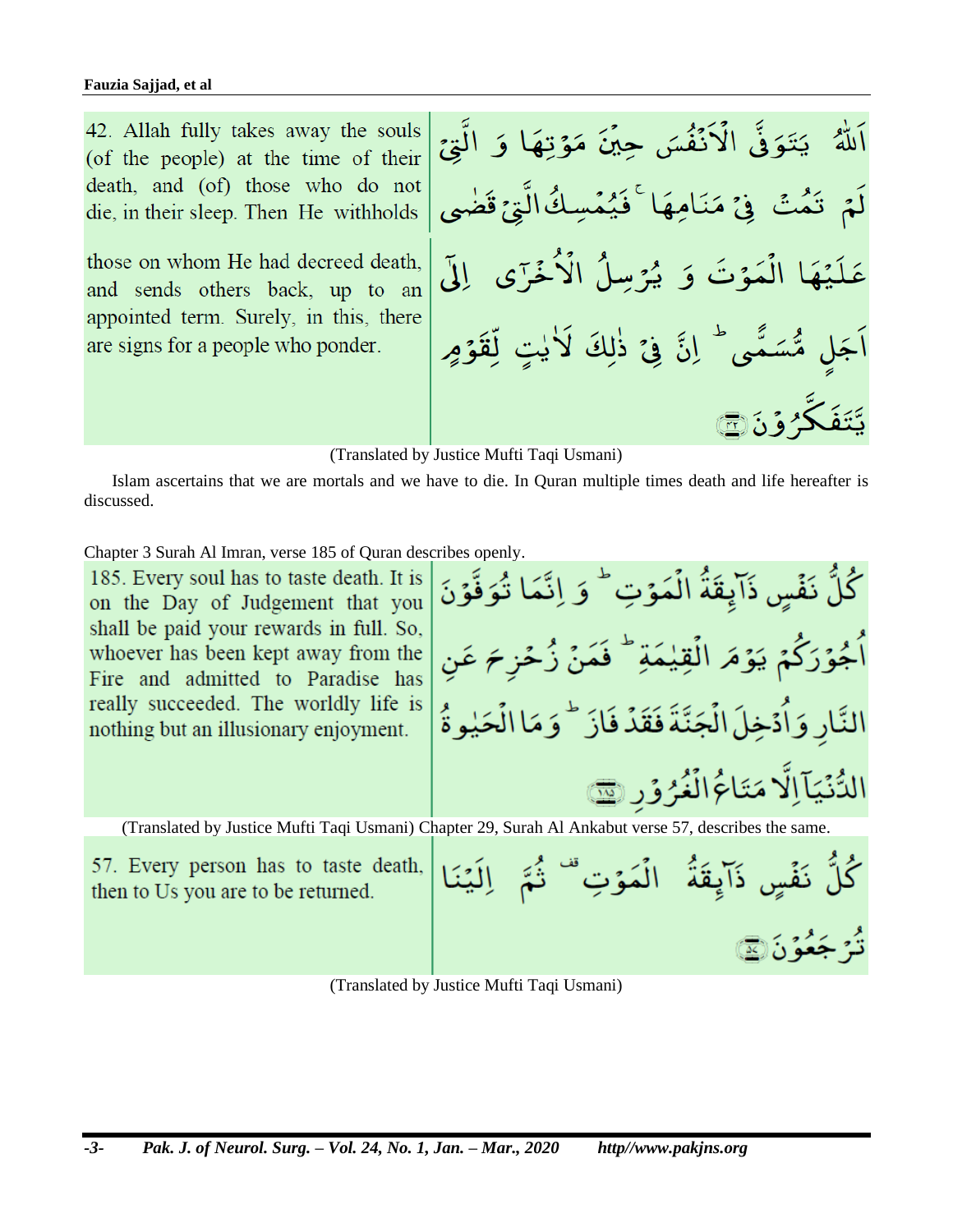The authentic book of Ahadis, Sahih Al Bukhari, Hadees-e-Mubaraka no. 3036, 'Abdallah Ibne Mas'ud recalled that God's Messenger said:

*Each one of you collected in the womb of his mother for forty days, and then turns into a clot for an equal period (of forty days) and turns into a piece of flesh for a similar period (of forty days) and then Allah sends an angel and orders him to write four things, i.e., his provision, his age, and whether he will be of the wretched or the blessed (in the Hereafter). Then the soul is breathed into him…*(Sahih al-Bukhari: 6594).

Here it is very important that soul house the body at  $120<sup>th</sup>$  day of gestation while heartbeat comes at  $90<sup>th</sup>$  day. Our belief is that life is with the soul and separation of the soul is death.

It's difficult to gauge the separation of soul from body, the more who will decide soul has been separated. Whether being a Muslim should we declare death when the patient is brain dead or wait for cardiopulmonary  $\arrest$ <sup>8,9</sup> Should we withdraw life support?<sup>78</sup>. While doing this whether we are lessening the miseries of patient of we are committing a sin?

32. For this reason. We decreed for the children of Isra'il that whoever kills a person not in retaliation for a person killed, nor (as a punishment) for spreading disorder on the earth, is as if he has killed the whole of humankind. and whoever saves the life of a person

is as if he has saved the life of the whole of humankind. Certainly, Our messengers have come to them with clear signs. Then, after all that, many of them are there to commit excesses on the earth.

مِنْ أَجْلِ ذٰلِكَ ۚ كَتَبَنَّنَا عَلَىٰ بَيْنَ إِسْرَ أَءِيْلَ ا قَتَا َ كأتبئ آ ذلكَ مُشر فَوَّنَ۞

Chapter 5, Surah Al-Maidah Verse. No. 32, narrates (Translated by Justice Mufti Taqi Usmani).

Being a Muslim we respect human life. It's our belief that life is a gift of God; it's only He who can give and take life. We also believe that illness is from God either to lessen our miseries or to test our faith. Chapter 26 Surah Ash Shuara verse 80 narrates.

80. and when I become sick, He heals me.

وَ إِذَا مَرِ ضَمْتُ فَهُوَ يَشۡ

(Translated by Justice Mufti Taqi Usmani)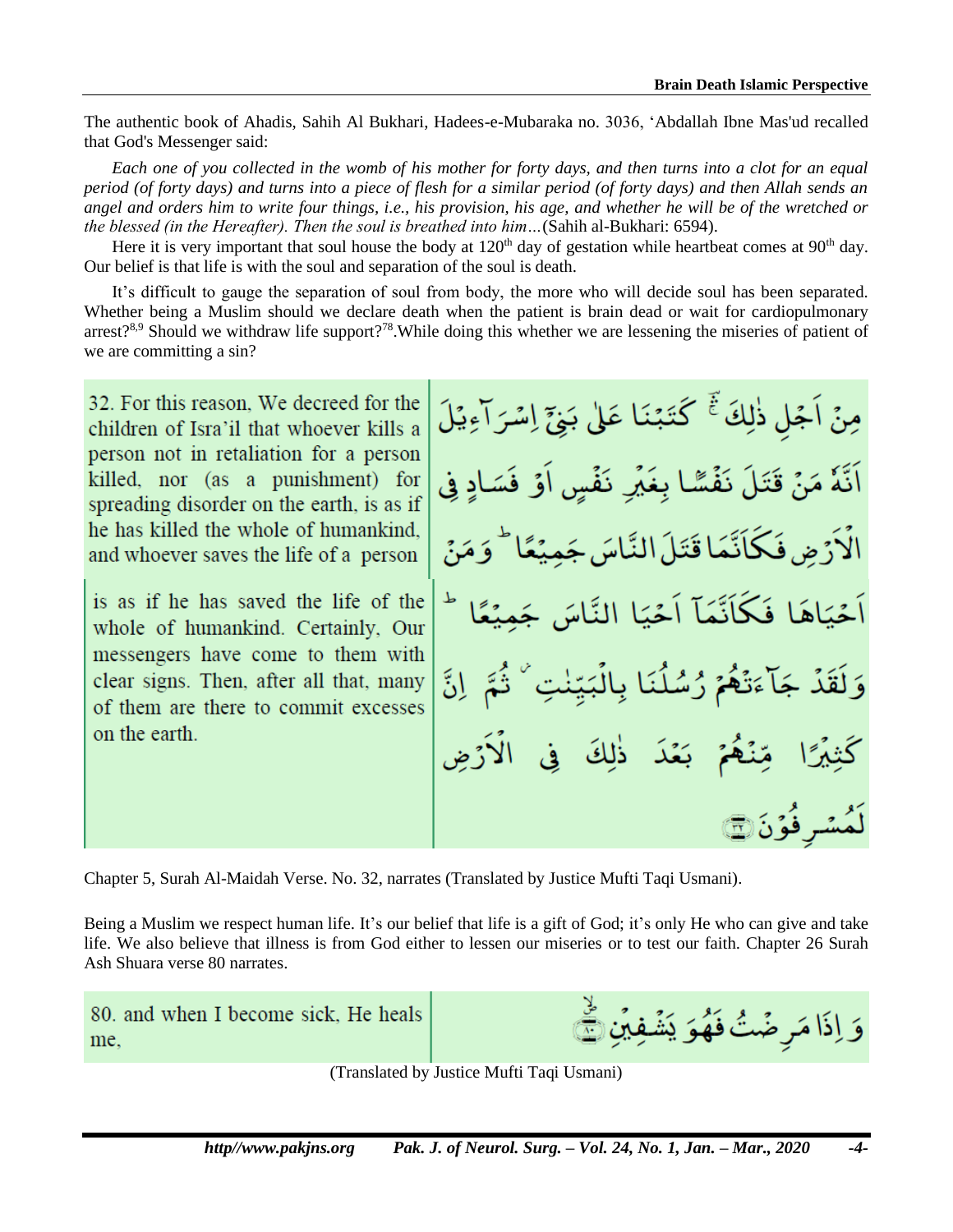#### **Fauzia Sajjad, et al**

To seek cure for disease, and to treat illness was the custom & practice of prophets. ALLAH Almighty is the one who gave us cure in illness.

83. And (remember) Ayyub (Job), when he called his Lord saying, "Here I am, afflicted by pain and You are the most merciful of all the merciful."

وَ اَيُّوۡبَ اِذۡ نَالٰى رَبَّهٗ ۚ اَنِّیۡ مَسَّـٰئِیَ الضُّـٰرُّ وَ اَنۡتَ اَرۡ حَمُ الرّٰ حِمِيۡنَ ﴾ِۖ

Chapter 21 Surah Al Ambiyah verse 83 describes (Translated by Justice Mufti Taqi Usmani)

Till how long should we treat illness & when to withdraw?

When the pearls of wisdom and knowledge are scattered on the pages of the Quran, in the sayings and deeds of our beloved Holy Prophet Muhammad (P.B.U.H.), saved as a genre of literature the Ahadis-e-Mubaraka, and everyone makes his or her own perception and reflection without understanding the context, circumstances and facts, then answer should be searched in precedence of analogy (Qiyas) and consensus of religious scholars (Ijmah).<sup>7,8,10</sup>

Permanent Committee for Islamic Research & Issuing Fatwa issued Fatwa by consensus of religious scholars (Ulma) of different sects. *Fatwa No 12086/ 1409(1989).*

The salient features of fatwa are:

- If a person arrives in hospital is already dead.
- If medical file stamped do not resuscitate &patient unsuitable for resuscitation.
- If three physicians considered inappropriate to resuscitate, for irremediable disease & death is almost certain.
- If the patient is physically  $\&$  mentally incapacitated and suffering from severe disease and DNR already decided by three authorized physicians.
- If the patient has irremediable brain damage authenticated by three specialist physician.
- If resuscitative measures considered unless  $\&$ incongruous for that specific patient.

This fatwa addresses all questions raised regarding resuscitative measures and suitable candidates for resuscitation. The important thing is that hydration and feeding should continue till end of life. Hydration and feeding are not included as resuscitative measures.<sup>7,11</sup>

Euthanasia, also known as mercy killing, is extremely prohibited in Islam. It's the right of God to give life and to take life. Muslims believe life is a precious gift of God; it should be respected and should be laid down according to God's will. We as Muslims have strong belief that there is a fixed date of death when souls will be taken out from the body.<sup>10,11</sup> This is also cleared from Ahadis-e-Mubarika.

Islamic Fiqh Academy [IFA] of the Organization of the Islamic Conference (OIC) tried to legitimize the brain death criteria according to Islamic laws.

They finally concluded and reached a decision at their annual session in Amman, Jordan, in 1986. They declared in resolution 5 that:

A person is considered to be legally dead and all Shariah principles can be applied if any of the following signs is established:

- Complete heart and breathing stoppage and doctors establish it is irreversible.
- Complete cessation of all vital brain functions, and doctors conclude it is permanent and the brain has begun to degenerate.

In these cases, it is justifiable to discontinue life support even if some systems (e.g. heart) continue their automated function under the life supporting devices effect. 12

IFA (Islamic Fiqh Academy) of MWL (Muslim World League) did a remarkable job and added new decisions regarding brain death. They finished the debate about brain stem death or real death in Islam. They issued their ruling in 1987 and concluded that the brain death criteria could be implemented only when three competent specialist doctors have consensus on irreversible brain death. The most important aspect was they explicit clearly that cardiac death and brain death are not equal. Life support can be stopped despite the presence of pumping heart and artificial respiration with the help of a ventilator. But The Sharia legal consequences can only be effective after cessation of circulation and respiration. 7,13

A briefing on Medical Ethics*, (IMANA Perspective)* was developed in 2003 by IMANA (Islamic Medical Association of North America). They recapitulate accepted criteria of Brain Death by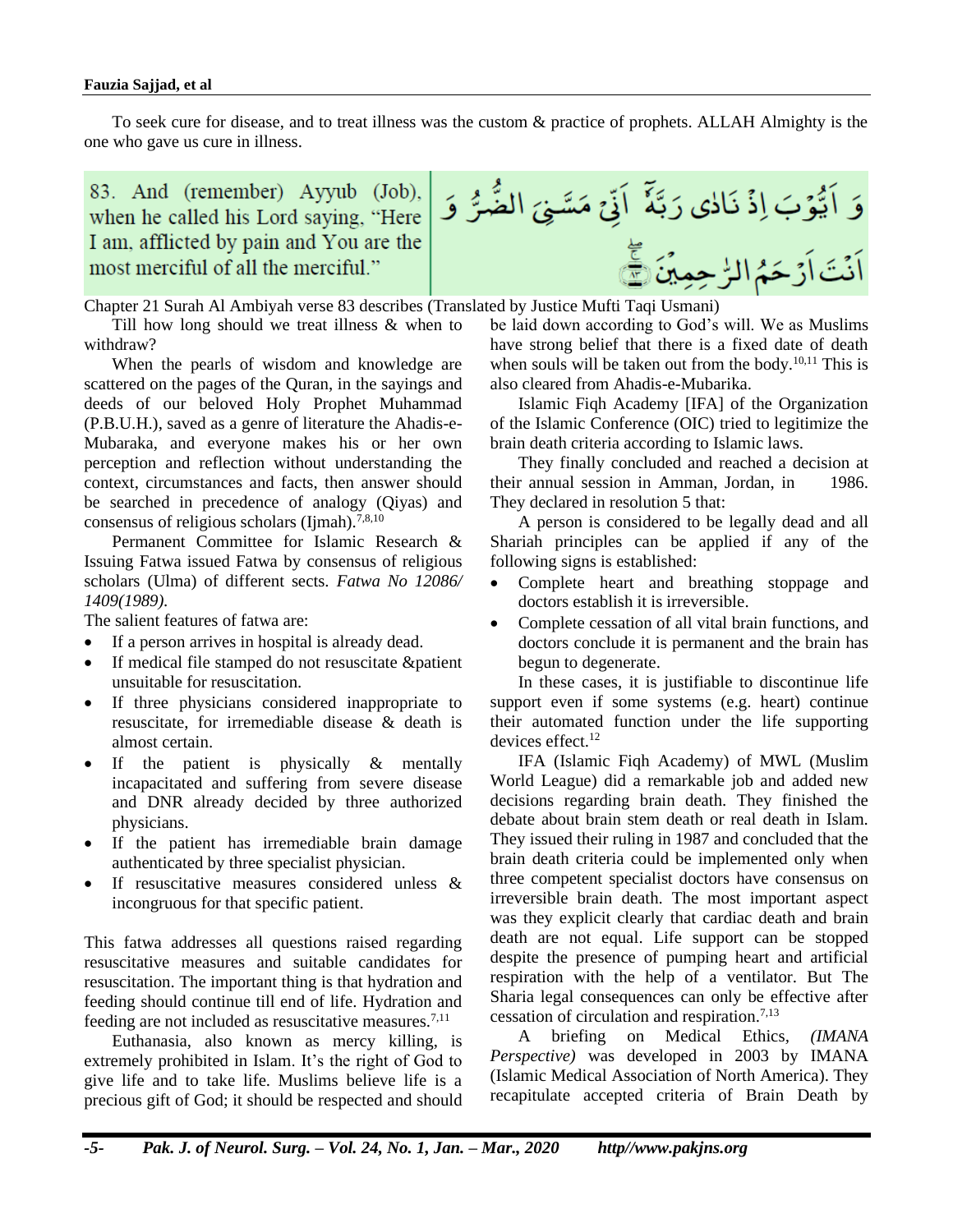Islamic Fiqh Academy, and clarify the ambiguity regarding who will determine death. Moreover the competency of physician needed for declaring  $death.^{8,13,14}$ 

There was great conflict regarding brain death and organ transplantation in Egypt. One Egyptian professor campaigned against brain death not only in medicine circles, but also on media. The issue was discussed with Jamia-al-Azhar. Few members participated in an international conference of bioethics and then discussed with eminent Muslim scholars and finally legislations were made with the approval of Jamia Al-Azhar that organ transplantation from a patient will only be feasible after complete cessation of brain and heart functions. 7,8

In different Islamic countries, there are legal and judicial bodies that made legislation, according to Islamic laws to make judicial decisions on brain death. They made notable Sharia judicial decisions on brain death. In India, Mufti Zainul Islam Qasmi Allahabadi, Darul Ifta, Dar-ul-Uloom Deoband, India have certified Fatwa that if doctors confirm that the patient has an irreversible cessation of brain function, then the life support can be withdrawn *(Fatwa No. 284/217/ SN=3/1441).*

In short, mostly Islamic countries believe and make decisions according to IFA-OIC and IFA-MWL.

In Pakistan, there are different sects and people believe on their respective Islamic scholars. Allama Taqi Usmani is the most eminent Muslim scholar of Jamia Usmania, Karachi. He is a lifelong member of the both IFA-OIC and IFA-MWL, so Jamia Usmania and their followers believe in the fatwa of IFA-OIC and IFA-MWL. Dr. Israr Ahmad, the founder of Tanzeem-e-Islami. The fiqah counsel of Tanzeem-e-Islami also made the decision that the life support removal is permissible if there is no chance of recovery and patient is brain dead. The Jamiat-ul-Madina, Lahore believed if three authentic doctors confirmed brain death and there is no chance of recovery then patient can be declared dead. Mufti Abdul Waheed of Jamiat-ul-Madina wrote in his book, 'Mareez o Mualij kay Islami Ehkaam', in chapter 50 of brain death that it would be useless to continue artificial respiration if brain death has been declared by three authentic authors.<sup>15</sup>

## **CONCLUSION**

Finally, we can conclude that we Muslims are not of

the stone ages, Our Allah and Prophet Muhammad (P.B.U.H) gave us proper guidance even fourteen hundred years ago, regarding death and its declaration. There is consensus among all Fuqaha that in case of brain damage/death there is permissibility to discontinue life support treatment, but opinion differs regarding the actual time of death and its sharia and legal implications and organ harvesting which should not be done until the patient has died completely from the sharia point of view.

## **Additional Information:**

This paper was presented as oral presentation in ICRAN 2019, in Peshawar on November 15, 2019 by Dr. Fauzia Sajjad under tile of Brain Death: An Islamic Perspective.

#### **REFERENCES**

- 1. Miller AC. Opinions on the legitimacy of death declaration by neurological criteria from the perspective of 3 abrahamic faiths. Medeniyet Med J. 2019; 34: 305- 13.
- 2. Math SB, Chaturvedi SK. Euthanasia: right to life vs. right to die. Indian J Med Res. 2012; 136 (6): 899–902.
- 3. Powner D.J Certification of brain death: take care, 2009; 373 (9675): P1587-1589.
- 4. Jennett B, Gleave J, Wilson P. Brain death in the neurosurgical units. [Br Med J \(Clin Res Ed\).](https://www.ncbi.nlm.nih.gov/pmc/articles/PMC1504374/) 1981; 282 (6263): 533–539.
- 5. The American Academy of Neurology (AAN) guideline update (Neurology®) on determining brain death in adults, 2010; 74: 1911–1918.
- 6. Wijdicks EF, Varelas PN, Gronseth GS, Greer DM; American Academy of Neurology. Evidence-based guideline update: determining brain death in adults: report of the Quality Standards Subcommittee of the American Academy of Neurology. Neurology, 2010; 74 (23): 1911-1918.
- 7. Chamsi-Pasha H, Albar, MA. Do not resuscitate, brain death, and organ transplantation: Islamic perspective. Avicenna Journal of Medicine, 2017; 7 (2): 35–45. Doi:10.4103/2231-0770.203608.
- 8. Miller AC, Ziad-Miller A, Elamin, EM. Brain death and Islam: the interface of religion, culture, history, law, and modern medicine. Chest, 2014; 146 (4): 1092– 1101. Doi:10.1378/chest.14-0130.
- 9. Grundmann J. Shari'ah, brain death, and organ transplantation: the context and effect of two Islamic legal decisions in the Near and Middle East. Am J Islamic Soc Sci. 2005; 22 (4): 1-25.
- 10. Babgi A. Legal issues in end-of-life care: perspectives from Saudi Arabia and United States. Am J Hosp